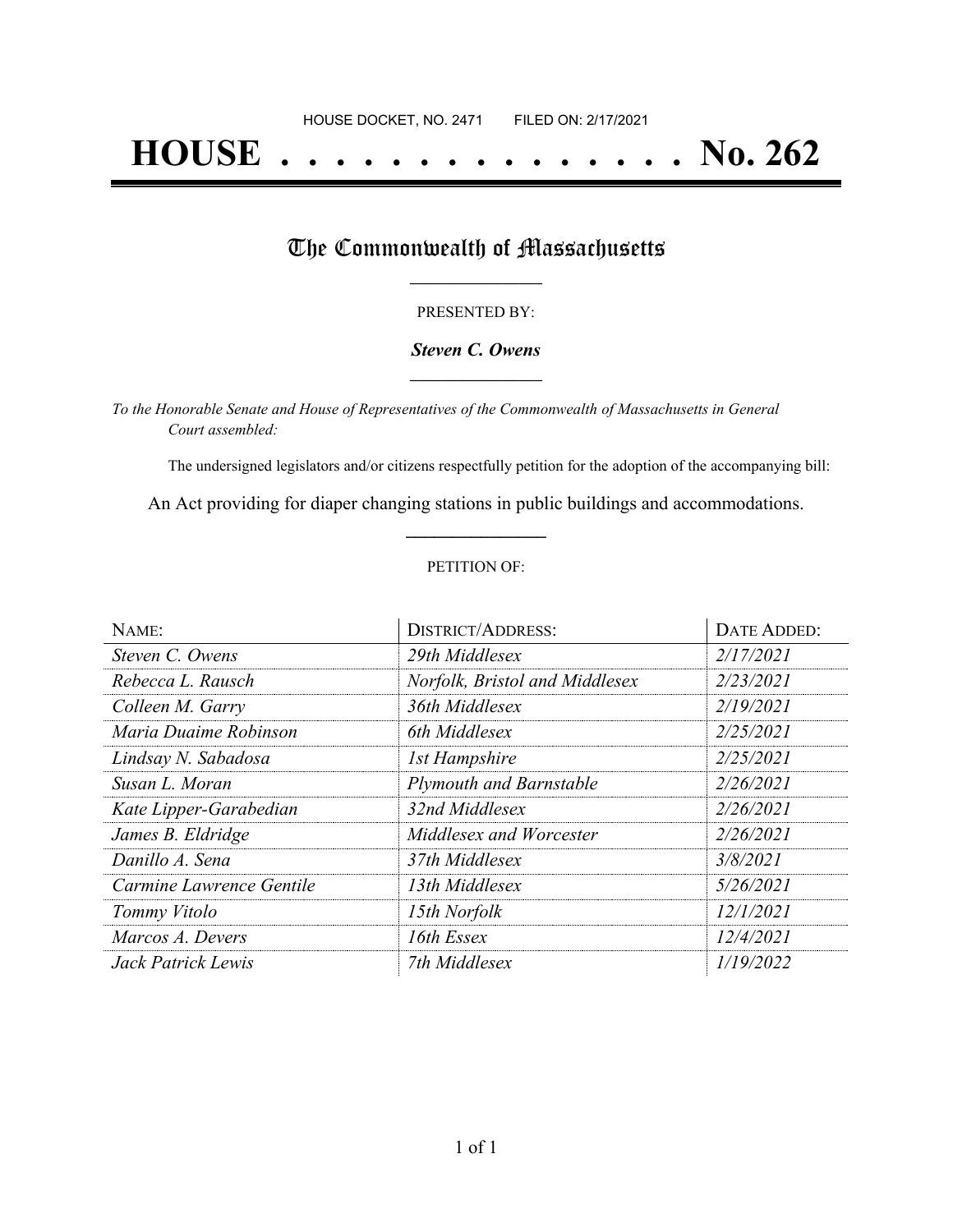## HOUSE DOCKET, NO. 2471 FILED ON: 2/17/2021

## **HOUSE . . . . . . . . . . . . . . . No. 262**

By Mr. Owens of Watertown, a petition (accompanied by bill, House, No. 262) of Steven C. Owens and others for legislation to provide for diaper changing stations in public buildings and accommodations. Children, Families and Persons with Disabilities.

### The Commonwealth of Massachusetts

**In the One Hundred and Ninety-Second General Court (2021-2022) \_\_\_\_\_\_\_\_\_\_\_\_\_\_\_**

**\_\_\_\_\_\_\_\_\_\_\_\_\_\_\_**

An Act providing for diaper changing stations in public buildings and accommodations.

Be it enacted by the Senate and House of Representatives in General Court assembled, and by the authority *of the same, as follows:*

1 SECTION 1. Chapter 143 of the General Laws is hereby amended by inserting after

2 section 100 the following section:-

 Section 101. (a) All public buildings shall install and maintain at least one private or semi-private baby diaper changing station accessible to any caretaker regardless of their sex, gender, or disability. All places of public accommodation, resort or amusement, as defined in section 92A of chapter 272, that provide a public bathroom shall install and maintain at least one private or semi-private baby diaper changing station accessible to any caretaker regardless of their sex, gender, or disability.

9 (b) Signage indicating the location of any baby diaper changing station shall be posted at 10 or near the entrance of a building or place of public accommodation and at or near any station. If 11 there is a central directory identifying, for the benefit of the public, the location of offices,